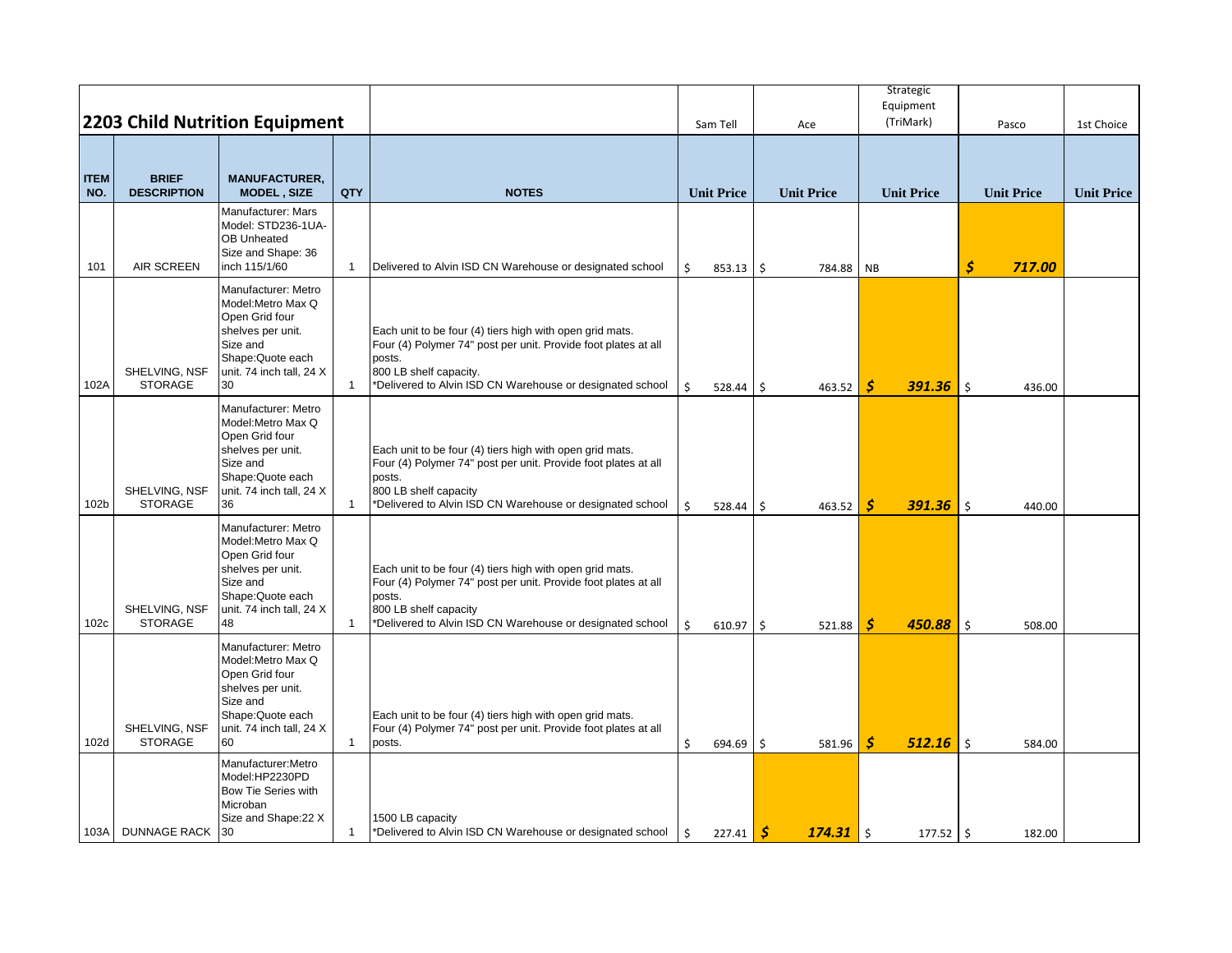|                  |                                                          | Manufacturer: Metro<br>Model:HP2236PD<br>Bow Tie Series with<br>Microban<br>Size and Shape:22 X                        |              | 1500 LB capacity                                                                                                                                                                                  |           |            |           |             |                    |             |           |          |  |
|------------------|----------------------------------------------------------|------------------------------------------------------------------------------------------------------------------------|--------------|---------------------------------------------------------------------------------------------------------------------------------------------------------------------------------------------------|-----------|------------|-----------|-------------|--------------------|-------------|-----------|----------|--|
| 103 <sub>b</sub> | <b>DUNNAGE RACK</b>                                      | 36                                                                                                                     | $\mathbf{1}$ | *Delivered to Alvin ISD CN Warehouse or designated school                                                                                                                                         | Ŝ.        | 227.41     | s         | 174.31      | Ś.                 | 177.52      | \$        | 183.00   |  |
| 103c             | <b>DUNNAGE RACK</b>                                      | Manufacturer: Metro<br>Model:HP2248PD<br>Bow Tie Series with<br>Microban<br>Size and Shape: 22 X<br>48                 | $\mathbf{1}$ | 3,000 LB capacity<br>*Delivered to Alvin ISD CN Warehouse or designated school                                                                                                                    | Ŝ.        | 256.50     | S         | $195.33$ \$ |                    | $200.23$ \$ |           | 210.00   |  |
| 103d             | <b>DUNNAGE RACK</b>                                      | Manufacturer: Metro<br>Model:HP2260PD<br>Bow Tie Series with<br>Microban<br>Size and Shape: 22 X<br>60                 | $\mathbf{1}$ | 3,000 LB capacity<br>*Delivered to Alvin ISD CN Warehouse or designated school                                                                                                                    | Ś.        | 287.38     | S         | 217.64      | \$                 | 224.33      | \$        | 239.00   |  |
| 104              | <b>CAN RACK WITH</b><br><b>LOCKING</b><br><b>CASTERS</b> | Manufacturer:New<br>Age<br>Model:1250CK<br>Size and Shape:25.5<br>X78 X35                                              | $\mathbf{1}$ | Four (4) casters with brakes.<br>*Delivered to Alvin ISD CN Warehouse or designated school                                                                                                        | Ś.        | 999.82     | Ŝ         | 879.84      | $\mathsf{\hat{S}}$ | 944.85      | \$        | 937.00   |  |
| 105              | PAN RACK,<br>ENCLOSED SHEET 7/8 X 69 X 27 3/8            | Manufacturer:New<br>Age<br>Model:PBDLCL1290<br><b>WDW</b><br>Size and Shape:20                                         | 3            | Perimeter bumper.<br>Door Latch<br>Caster locks<br>Lifetime guarantee against rust, corrosion, material defects,<br>and workmanship.<br>*Delivered to Alvin ISD CN Warehouse or designated school |           | \$2,394.00 | Ŝ.        | 2,883.80 \$ |                    | 2,764.69    | S         | 2,153.00 |  |
| 106A             | <b>ICE MAKER</b>                                         | Manufacturer:<br>Hoshizaki Ice Maker<br>Head<br>Model: F-1002MAJ-C                                                     | 3            | One (1) Hoshizaki F-1002MAJ-C ice maker (sonic style ice).<br>Air cooled.<br>Bin top kit HS-2033 for head model # F-1002MAJ-C<br>*Delivered to Alvin ISD CN Warehouse or designated school        |           | \$6,624.18 |           | 6,449.69    | Ŝ                  | 6,031.37    | Ś.        | 6,662.00 |  |
| 106B             | <b>ICE MAKER BIN</b>                                     | Manufacturer:<br>Hoshizaki Bin<br>Model: B-500                                                                         | $\mathbf{1}$ | One (1) B-500 stainless steel bin with 6" stainless steel legs.<br>Bin top kit HS-2033 for head model # F-1002MAJ-C<br>*Delivered to Alvin ISD CN Warehouse or designated school                  |           | \$1,334.23 | Ŝ.        | 1,299.09    | S                  | 1,220.90    | \$        | 1,342.00 |  |
| 107A             | <b>CLOTHES</b><br><b>WASHER</b>                          | Manufacturer: Maytag<br>3.27 cu ft Commercial<br>Top-Load Washer<br>Model: MAT20MN<br>Size and Shape: 27x<br>26 x 42.5 | 3            | 120V/60/1/15A<br>*Delivered to Alvin ISD CN Warehouse or designated school                                                                                                                        | <b>NB</b> |            | <b>NB</b> |             | <b>NB</b>          |             | <b>NB</b> |          |  |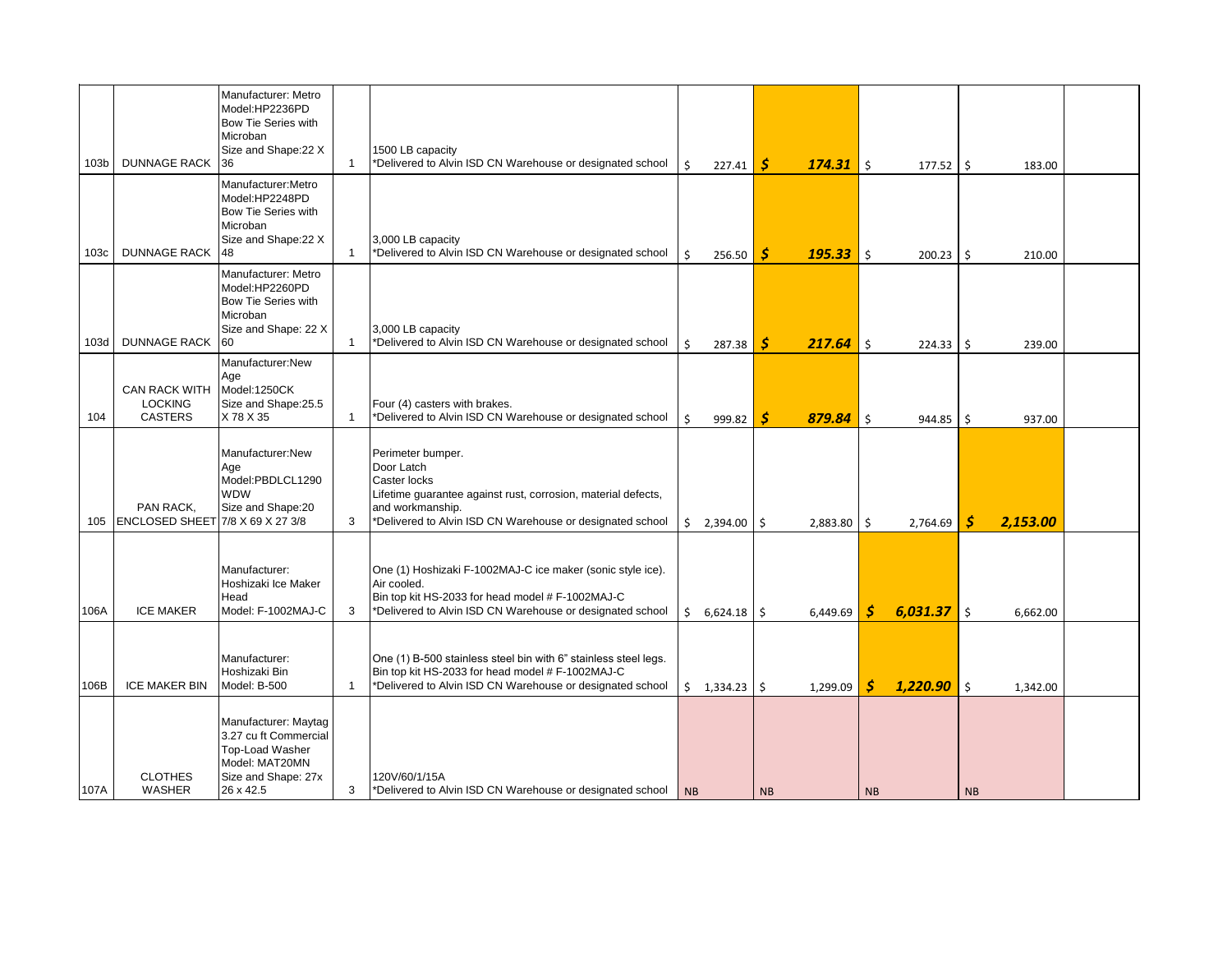|        |                                                       | Manufacturer: Maytag<br>7.4 cu ft Commercial |                |                                                                                                      |           |               |           |          |           |          |           |          |  |
|--------|-------------------------------------------------------|----------------------------------------------|----------------|------------------------------------------------------------------------------------------------------|-----------|---------------|-----------|----------|-----------|----------|-----------|----------|--|
|        |                                                       | <b>Electric Dryer</b>                        |                |                                                                                                      |           |               |           |          |           |          |           |          |  |
|        |                                                       | Model: MDE20MN<br>Size and Shape: 28.8       |                | 240V/60Hz                                                                                            |           |               |           |          |           |          |           |          |  |
| 107B   | CLOTHES DRYER x 30.8 x 44.65                          |                                              | 3              | Delivered to Alvin ISD CN Warehouse                                                                  | <b>NB</b> |               | <b>NB</b> |          | <b>NB</b> |          | <b>NB</b> |          |  |
|        |                                                       | Manufacturer: GE<br>Model:                   |                | Washer/Dryer installation kit.<br>Front lint trap                                                    |           |               |           |          |           |          |           |          |  |
|        | <b>CLOTHES</b>                                        | GUD27ESSMWW                                  |                | 3 way exhaust options                                                                                |           |               |           |          |           |          |           |          |  |
| 107D - | <b>WASHER &amp;</b><br>DRYER, STACKED CF Dryer 5.9 CF | Capacity: Washer 3.8                         | 3              | 120/240V, 30A<br>Delivered to Alvin ISD CN Warehouse                                                 | <b>NB</b> |               | <b>NB</b> |          | <b>NB</b> |          | <b>NB</b> |          |  |
|        |                                                       |                                              |                |                                                                                                      |           |               |           |          |           |          |           |          |  |
|        |                                                       | Manufacturer: Red                            |                | 2.0 hp motor, 208v, 3-ph, 6.0 amps<br>Auto-reverse.                                                  |           |               |           |          |           |          |           |          |  |
| 108    | <b>DISPOSER 2HP</b>                                   | Goat<br>Model: A2P-R4                        | $\mathbf{1}$   | Dejamming tool.<br>*Delivered to Alvin ISD CN Warehouse or designated school                         |           |               |           |          |           |          | \$        | 3,282.00 |  |
|        |                                                       | Manufacturer:                                |                |                                                                                                      |           | $2,820.86$ \$ |           | 3,414.81 | <b>NB</b> |          |           |          |  |
|        |                                                       | Lakeside or Volrath                          |                |                                                                                                      |           |               |           |          |           |          |           |          |  |
|        |                                                       | Model 5910 Ergo One<br>System NSF 700 LB     |                |                                                                                                      |           |               |           |          |           |          |           |          |  |
|        | UTILITY CART,                                         | Capacity<br>Size and Shape: 18               |                | 2 Ea. Swivel, 2 Ea. Fixed, No-Mark Polyurethane Casters<br>Protective leg bumpers                    |           |               |           |          |           |          |           |          |  |
| 109a   | <b>HEAVY DUTY</b>                                     | by 27, Two Shelves                           | 1              | *Delivered to Alvin ISD CN Warehouse or designated school                                            | Ś.        | 1,345.50      | Ŝ.        | 1,184.04 | .S        | 1,073.71 | Ŝ.        | 1,211.00 |  |
|        |                                                       | Lakeside or Volrath                          |                |                                                                                                      |           |               |           |          |           |          |           |          |  |
|        | UTILITY CART.                                         | Model: 5920 Ergo<br>One System NSF 700       |                | 2 Ea. Swivel, 2 Ea. Fixed, No-Mark Polyurethane Casters<br>Protective leg bumpers                    |           |               |           |          |           |          |           |          |  |
| 109b   | <b>HEAVY DUTY</b>                                     | <b>LB Capacity</b><br>a <del>naraotaro</del> | $\overline{1}$ | *Delivered to Alvin ISD CN Warehouse or designated school                                            |           | \$1,592.44    | Ŝ.        | 1,401.35 | S         | 1,270.77 | \$        | 1,433.00 |  |
|        |                                                       | Lakeside or Volrath<br>Mode: 5930 Ergo One   |                | 2 Ea. Swivel, 2 Ea. Fixed, No-Mark Polyurethane Casters                                              |           |               |           |          |           |          |           |          |  |
|        | UTILITY CART,                                         | System NSF 700 LB                            |                | Protective leg bumpers                                                                               |           |               |           |          |           |          |           |          |  |
| 109c   | <b>HEAVY DUTY</b>                                     | Capacity                                     | $\mathbf{1}$   | *Delivered to Alvin ISD CN Warehouse or designated school                                            | Ś.        | 1,933.88      | Ŝ.        | 1,701.81 | S         | 1,543.23 | Ś.        | 1,737.00 |  |
|        |                                                       |                                              |                |                                                                                                      |           |               |           |          |           |          |           |          |  |
|        |                                                       |                                              |                | Fully insulated reach -in heated cabinet.<br>Universal angles to accommodate 18" x 26" and 12" x 20" |           |               |           |          |           |          |           |          |  |
|        |                                                       |                                              |                | food pans<br>Full perimeter bumpers.                                                                 |           |               |           |          |           |          |           |          |  |
|        |                                                       |                                              |                | Casters 5", non-marking, two (2) with brakes.                                                        |           |               |           |          |           |          |           |          |  |
|        | PROOFER, INSULA Manufacturer:                         |                                              |                | Full height size<br>Doors to have insulated glass windows.                                           |           |               |           |          |           |          |           |          |  |
|        | <b>TED MOBILE</b>                                     | Winston                                      |                | 120v/60hr/1ph/14.5amp/1730 watts US 5-15P Nema Plug                                                  |           |               |           |          |           |          |           |          |  |
| 110    | REACH-IN                                              | Model: HA4522-HR-5                           | $\mathbf{1}$   | *Delivered to Alvin ISD CN Warehouse or designated school                                            | Ŝ.        | $6,454.69$ \$ |           | 6,019.90 | -S        | 5.792.58 | \$        | 6,852.00 |  |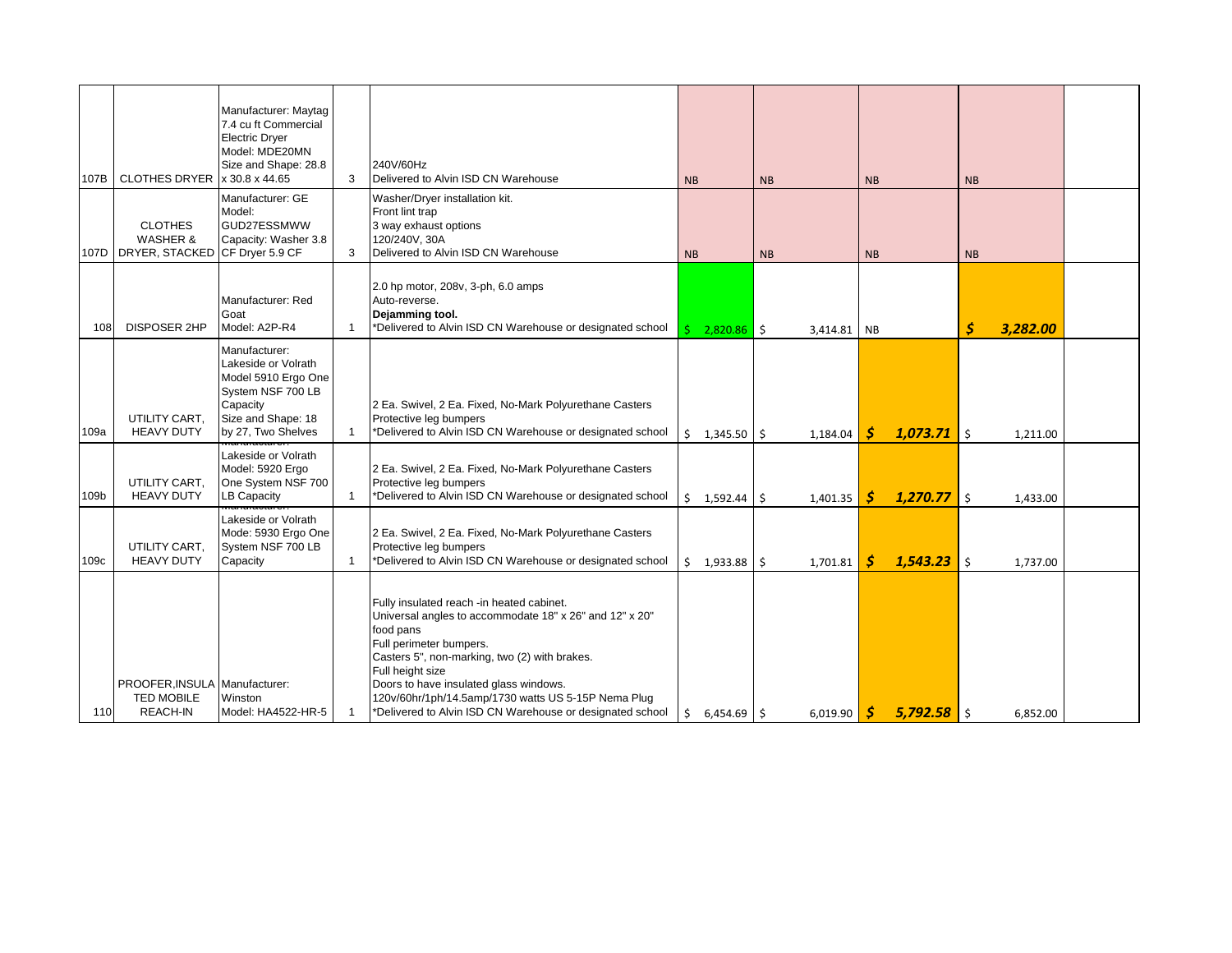| 111 | <b>BLAST CHILLER,</b><br>100 LB.                   | Manufacturer: Irinox<br>Model: ICY L<br>Size and Shape:<br>Refer to drawings | Self-contained reach-in blast chiller.<br>One (1) temperature probes.<br>Two (2) Blast Chilling and Two (2) Shock freezing cycles,<br>Delicate and Strong.<br>Touchscreen display.<br>Internal condensate evaporator.<br>Manual defrosting.<br>Capacity: Twenty-six (2) 12" x 20" x 2 1/2" pans or eighteen<br>(18) 18" x 26" sheet pans.<br>Swivel casters, two (2) with locks.<br>Stainless steel finished back.<br>Cord and plug set.<br>Unit MUST CONTAIN CORROSION RESISTANT  | $$26,714.04$ \$ | $26,449.69$ \$       | 24,816.55      | 24,162.00<br>-S |  |
|-----|----------------------------------------------------|------------------------------------------------------------------------------|------------------------------------------------------------------------------------------------------------------------------------------------------------------------------------------------------------------------------------------------------------------------------------------------------------------------------------------------------------------------------------------------------------------------------------------------------------------------------------|-----------------|----------------------|----------------|-----------------|--|
| 112 | CONVECTION<br><b>OVEN. BAKKERY</b><br><b>DEPTH</b> | Manufacturer:<br>Blodgett<br>Model: DFG-200ES<br><b>DBL SSI-M</b>            | Bakery depth cavity.<br>S/S front, sides and top finish.<br>Solid State Manual controls, with manual timer.<br>Electronic spark ignition.<br>Two (2) 1/3 hp 2-speed motors.<br>Locking casters.<br>Dual pane thermal windows.<br>Two (2) 4' long quick disconnect kits with wall restraint cables.<br>Separate gas feeds, no manifold.<br>Simultaneous door operation.<br>Dedicated gas connections, do not manifold.<br>*Delivered to Alvin ISD CN Warehouse or designated school | \$25,704.21     | $21,143.52$ \$<br>-S | $21,157.06$ \$ | 24,747.00       |  |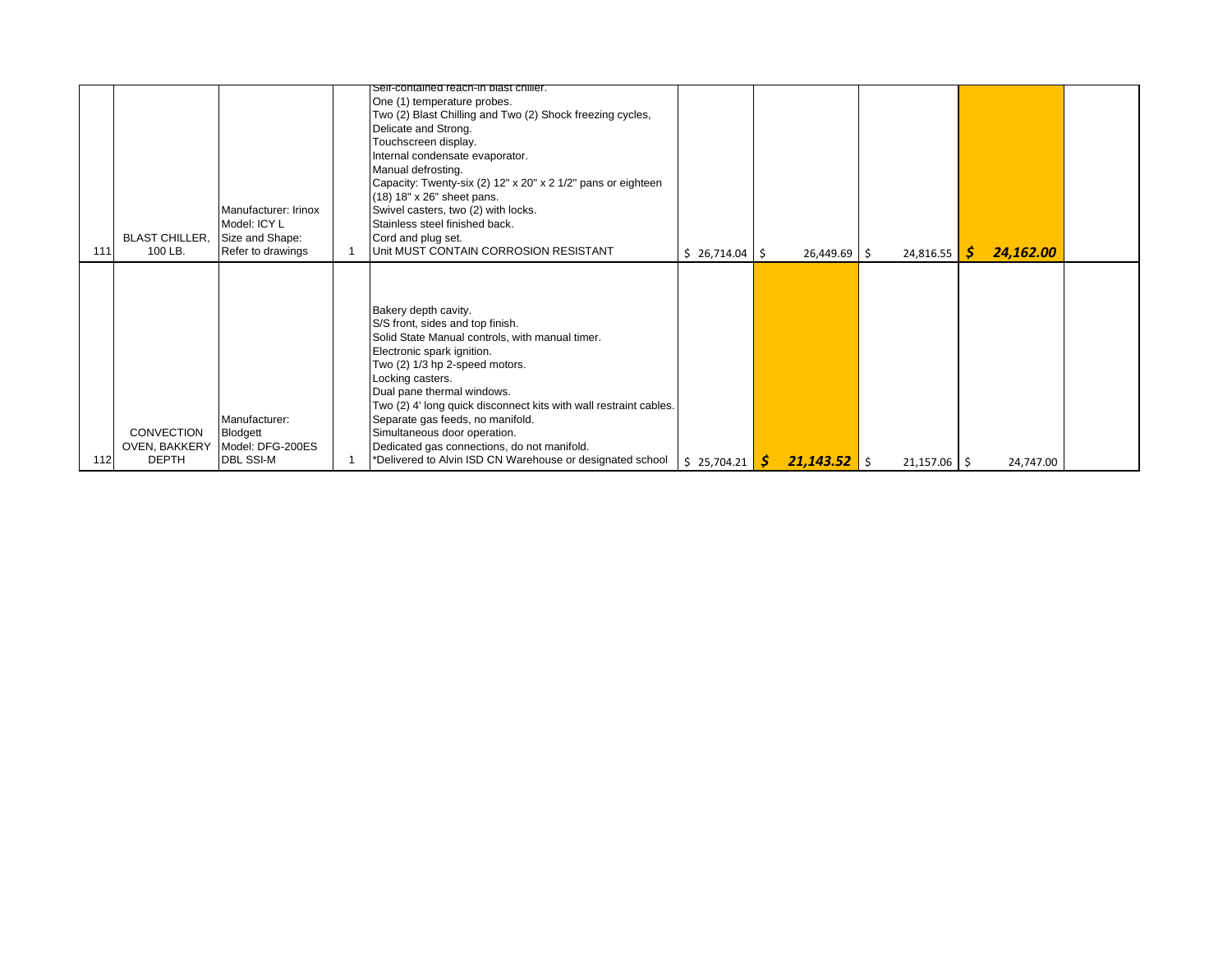|      |                   |                      | Cooking capacity for up to six 12" x 20" x 2.5" deep steam                   |           |                                                                                    |           |  |
|------|-------------------|----------------------|------------------------------------------------------------------------------|-----------|------------------------------------------------------------------------------------|-----------|--|
|      |                   |                      | table pans per compartment.                                                  |           |                                                                                    |           |  |
|      |                   |                      | High-speed gas convection steamer with open style 1.0 gallon                 |           |                                                                                    |           |  |
|      |                   |                      | water reservoir located at the bottom of the cooking                         |           |                                                                                    |           |  |
|      |                   |                      | compartment for easy access and maintenance.                                 |           |                                                                                    |           |  |
|      |                   |                      | Fan forced convection steam with patented CleanShield™                       |           |                                                                                    |           |  |
|      |                   |                      | cooking compartment design.                                                  |           |                                                                                    |           |  |
|      |                   |                      | Automatic water level controls.                                              |           |                                                                                    |           |  |
|      |                   |                      | Steam and Fan Shut Off Control when compartment door is                      |           |                                                                                    |           |  |
|      |                   |                      | opened.                                                                      |           |                                                                                    |           |  |
|      |                   |                      | Front access works in a drawer style burners for easy                        |           |                                                                                    |           |  |
|      |                   |                      | servicina.                                                                   |           |                                                                                    |           |  |
|      |                   |                      | Includes 60-Minute Electro-Mechanical Timer, LED Indicator                   |           |                                                                                    |           |  |
|      |                   |                      | Lights for Power On and Reset. Timed and Manual Bypass                       |           |                                                                                    |           |  |
|      |                   |                      | Switch for constant steaming.                                                |           |                                                                                    |           |  |
|      |                   |                      | Exclusive SteamChef™ Automatic Drain Control.                                |           |                                                                                    |           |  |
|      |                   |                      | 3M SGL-200-CL-BP, part number 5636203 Reverse Osmosis                        |           |                                                                                    |           |  |
|      |                   |                      | System, Includes: steel mounting bracket, wall-mount                         |           |                                                                                    |           |  |
|      |                   |                      | capable, quick disconnect plumbing, cleaning bypass                          |           |                                                                                    |           |  |
|      |                   |                      | assembly, & connection fittings for standard 3/4" water lines.               |           |                                                                                    |           |  |
|      |                   |                      | Size to machine per manufacturer specifications.                             |           |                                                                                    |           |  |
|      |                   |                      | Exclusive, durable 14 gauge stainless steel compartment                      |           |                                                                                    |           |  |
|      |                   |                      | door and latch withstands abuse and heavy wear. Two piece                    |           |                                                                                    |           |  |
|      |                   |                      | compartment door with free floating inner door is self                       |           |                                                                                    |           |  |
|      |                   |                      | adjustable and prevents leaks. Reversible door gasket                        |           |                                                                                    |           |  |
|      |                   |                      | doubles the life of the gasket.                                              |           |                                                                                    |           |  |
|      |                   |                      | Two (2) years parts and labor warranty.                                      |           |                                                                                    |           |  |
|      |                   |                      | UL LISTED Safety Certification (US 197)                                      |           |                                                                                    |           |  |
|      |                   |                      | UL EPH Sanitation Certification (NSF 4)                                      |           |                                                                                    |           |  |
|      |                   |                      | Provide ES26304466G Stacking Stand, Gas Flue Exhaust Kit                     |           |                                                                                    |           |  |
|      |                   | Manufacturer:        | and Common Drain and Water Connection Manifold for                           |           |                                                                                    |           |  |
|      | STEAMER.          | Cleveland            | Stacking Combination.                                                        |           |                                                                                    |           |  |
| 113A | <b>CONVECTION</b> | Model: (2) 22CGT66.1 | Dormont Model #VER-KITCF-2S-48" Gas Conn. Kit, 48" long,   \$ 36,145.95   \$ | 31,188.49 | $\begin{array}{ c c c c c }\n\hline\n\text{S} & 28,693.53 & \text{S}\n\end{array}$ | 34,101.00 |  |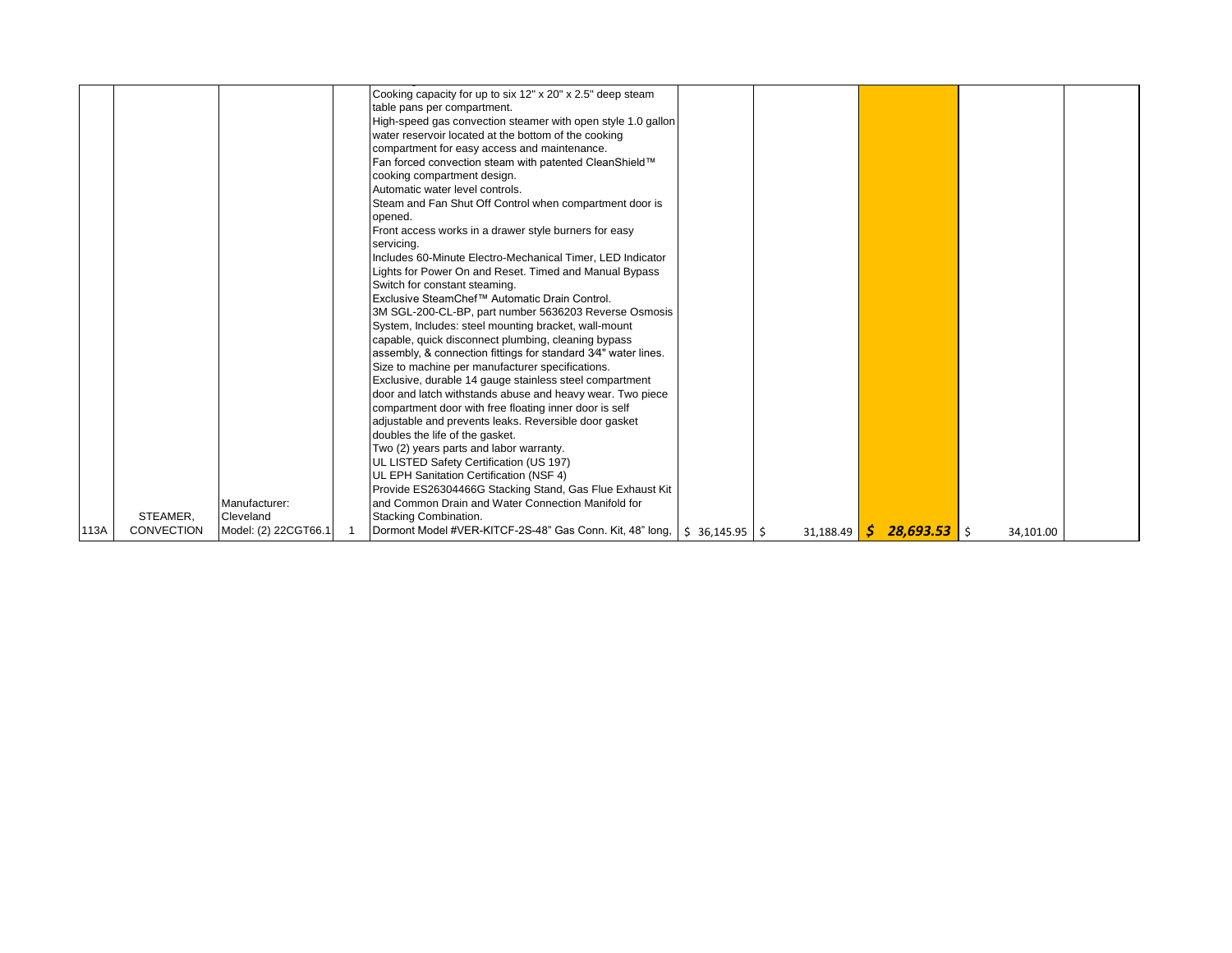|      |                      |                     |                | Natural gas                                                     |             |      |           |     |                            |                 |  |
|------|----------------------|---------------------|----------------|-----------------------------------------------------------------|-------------|------|-----------|-----|----------------------------|-----------------|--|
|      |                      |                     |                | Glass door, right-to-left door opening.                         |             |      |           |     |                            |                 |  |
|      |                      |                     |                | Stainless steel interior & exterior.                            |             |      |           |     |                            |                 |  |
|      |                      |                     |                | 0.6kW, 5 amps, 120v/60/1- ph, cord, NEMA 5-15P, cETLus,         |             |      |           |     |                            |                 |  |
|      |                      |                     |                | <b>NSF, ENERGY STAR®</b>                                        |             |      |           |     |                            |                 |  |
|      |                      |                     |                | 2 Year parts and 1 year labor warranty standard                 |             |      |           |     |                            |                 |  |
|      |                      |                     |                |                                                                 |             |      |           |     |                            |                 |  |
|      |                      |                     |                | UNOX.LONG LIFE4, extended warranty with certified               |             |      |           |     |                            |                 |  |
|      |                      |                     |                | installation (Pricing based on a 50 mile radius from installer, |             |      |           |     |                            |                 |  |
|      |                      |                     |                | Additional charges may apply). UNOX Long Life4 program          |             |      |           |     |                            |                 |  |
|      |                      |                     |                | includes the following, which remains subject to UNOX, Inc.     |             |      |           |     |                            |                 |  |
|      |                      |                     |                | Terms and conditions: 1.) Extended Warranty providing a         |             |      |           |     |                            |                 |  |
|      |                      |                     |                | 4yr/10,000 ON hours parts/1 yr labor warranty. Oven must be     |             |      |           |     |                            |                 |  |
|      |                      |                     |                | connected to the internet via Ethernet cable or WIFI and must   |             |      |           |     |                            |                 |  |
|      |                      |                     |                | remain accessible for remote login by UNOX. 2)                  |             |      |           |     |                            |                 |  |
|      |                      |                     |                |                                                                 |             |      |           |     |                            |                 |  |
|      |                      |                     |                | Pre-installation site inspection by an UNOX Certified Service   |             |      |           |     |                            |                 |  |
|      |                      |                     |                | Agent of the site where the UNOX equipment will be installed;   |             |      |           |     |                            |                 |  |
|      |                      |                     |                | Follow-up instructions advising customer of any additional      |             |      |           |     |                            |                 |  |
|      |                      |                     |                | material needed for site preparation required prior to          |             |      |           |     |                            |                 |  |
|      |                      |                     |                | installation; Assembly, setting and leveling of the UNOX        |             |      |           |     |                            |                 |  |
|      |                      |                     |                | equipment & Final Hook-up by Certified UNOX Service Agent.      |             |      |           |     |                            |                 |  |
|      |                      |                     |                | (1st 0511, 0513)                                                |             |      |           |     |                            |                 |  |
|      |                      |                     |                | UNOX.LONG LIFE4, extended warranty with certified               |             |      |           |     |                            |                 |  |
|      |                      |                     |                | installation for 2nd or more unit(s) installed at same time and |             |      |           |     |                            |                 |  |
|      |                      |                     |                |                                                                 |             |      |           |     |                            |                 |  |
|      |                      |                     |                | location as 1st unit. (0511, 0513) (NET)                        |             |      |           |     |                            |                 |  |
|      |                      |                     |                | Model XAVQC-0011-G Stacking Kit for ChefTop MIND.Map            |             |      |           |     |                            |                 |  |
|      |                      |                     |                | Plus, includes all parts & connections for stacking two ovens,  |             |      |           |     |                            |                 |  |
|      |                      |                     |                | for gas ovens                                                   |             |      |           |     |                            |                 |  |
|      |                      |                     |                | 3M Model SGLP200-CL-BP Reverse Osmosis System                   |             |      |           |     |                            |                 |  |
|      |                      |                     |                | With bypass, 200 gallons per day, Corrosion resistant wall      |             |      |           |     |                            |                 |  |
|      |                      | Manufacturer: UNOX  |                | mounting bracket, Compact for installations in tight spaces,    |             |      |           |     |                            |                 |  |
|      | STEAMER,             | Model:              |                | Uses 3M compatible filter, HF65-CL, cartridges and reverse      |             |      |           |     |                            |                 |  |
|      | CONVECTION           | XAVC-0511-GPRM      |                | osmosis membrane cartridge, CFS M.                              |             |      |           |     |                            |                 |  |
| 113B |                      |                     |                | <b>UNOX RO Installation</b>                                     |             |      |           |     |                            |                 |  |
|      | <b>COMBI OVEN</b>    | Stack of 2 required | $\overline{1}$ |                                                                 | \$23,604.53 | l \$ | 21,729.36 | \$. | 20,115.49                  | \$<br>22,319.84 |  |
|      |                      |                     |                |                                                                 |             |      |           |     |                            |                 |  |
|      |                      |                     |                | Natural gas.                                                    |             |      |           |     |                            |                 |  |
|      |                      |                     |                |                                                                 |             |      |           |     |                            |                 |  |
|      |                      |                     |                | Manual tilt.                                                    |             |      |           |     |                            |                 |  |
|      |                      |                     |                | Electronic ignition.                                            |             |      |           |     |                            |                 |  |
|      |                      |                     |                | Classic controls.                                               |             |      |           |     |                            |                 |  |
|      |                      |                     |                | Pan Carrier.                                                    |             |      |           |     |                            |                 |  |
|      |                      |                     |                | Flanged Feet at rear                                            |             |      |           |     |                            |                 |  |
|      |                      |                     |                | Double pantry swing faucet w/60" hose. Hose to have             |             |      |           |     |                            |                 |  |
|      |                      |                     |                | Gooseneck nozzle with locking ring.                             |             |      |           |     |                            |                 |  |
|      |                      |                     |                | Lip strainer.                                                   |             |      |           |     |                            |                 |  |
|      |                      |                     |                | Dormont Model #VER-KITCF-2S-48" Gas Conn. Kit, 48" long,        |             |      |           |     |                            |                 |  |
|      |                      |                     |                | dble. Supr-Swivel coupling with SafetyQuick safety fitting,     |             |      |           |     |                            |                 |  |
|      | <b>TILT BRAISING</b> |                     |                |                                                                 |             |      |           |     |                            |                 |  |
|      |                      |                     |                | w/coiled restraining device, full port gas valve, antimicrobial |             |      |           |     |                            |                 |  |
|      | PAN, 40 GA. -        | Manufacturer: Groen |                | coating, lifetime warranty.                                     |             |      |           |     |                            |                 |  |
| 114  | <b>MANUAL TILT</b>   | Model: BPM-40G      | $\mathbf{1}$   | *Delivered to Alvin ISD CN Warehouse or designated school       | \$27,106.28 |      | 28,066.45 |     | $\frac{1}{2}$ 25,058.55 \$ | 25,416.00       |  |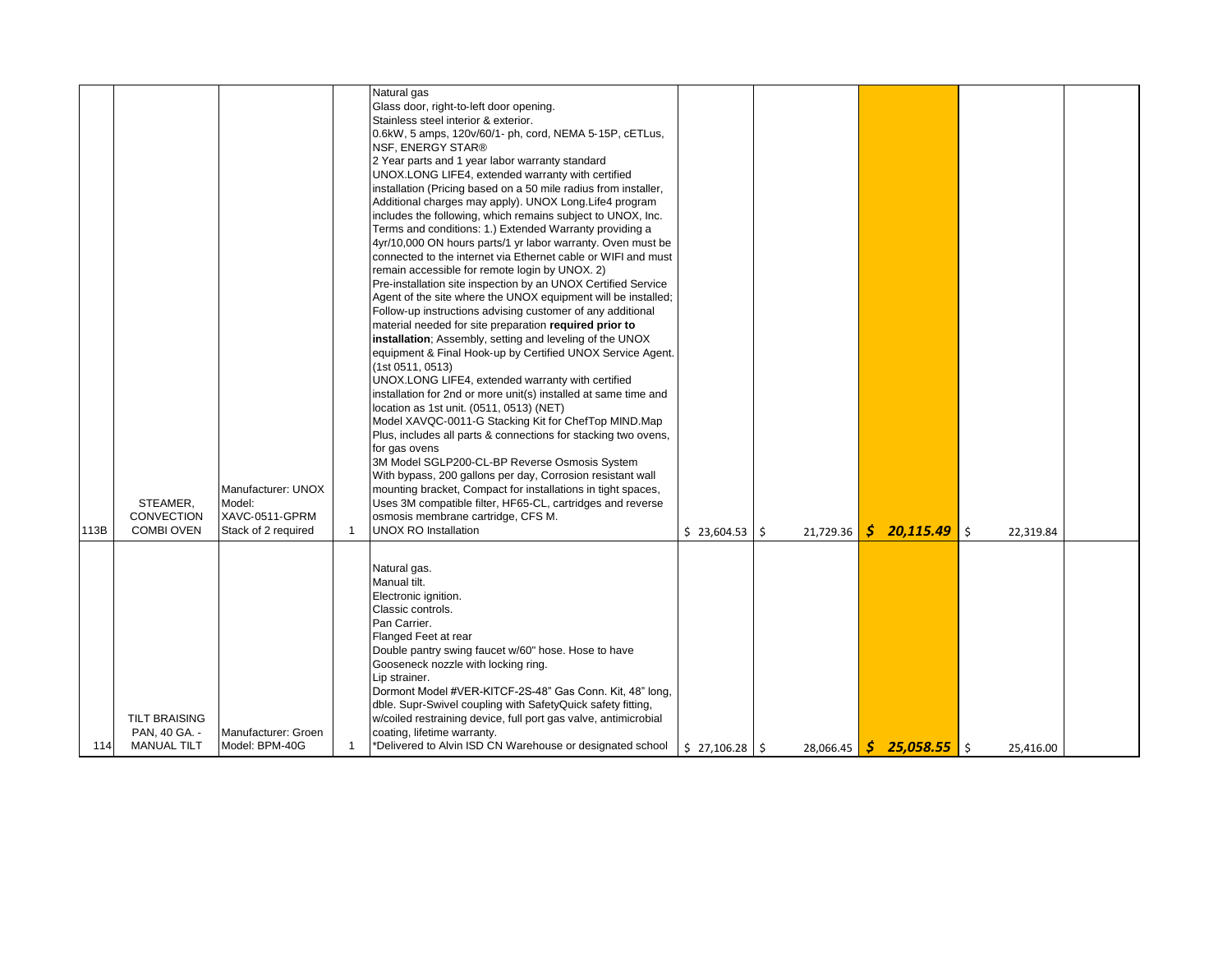|      |                                     | Manufacturer:                                                               |              | S/S sides and front.<br>Cabinet base with removable shelf.<br>Removable cast iron grates.<br>Removable drippings tray.<br>1" rear gas connections.<br>5" gas flue riser.<br>External pressure regulator.<br>One (1) 4'-0" long quick gas disconnect kit with 3'-0" security<br>cable.<br>S/S front end caps at manifold.<br>Provide integral model no. PC-S with T&S faucet 43-073.<br>Casters.<br>Spark igniter. |                     |           |    |                           |    |           |  |
|------|-------------------------------------|-----------------------------------------------------------------------------|--------------|-------------------------------------------------------------------------------------------------------------------------------------------------------------------------------------------------------------------------------------------------------------------------------------------------------------------------------------------------------------------------------------------------------------------|---------------------|-----------|----|---------------------------|----|-----------|--|
| 115  | RANGE, TWO<br><b>BURNER</b>         | Southbend<br>Model: P16C-X                                                  | $\mathbf{1}$ | Flame failure feature.<br>*Delivered to Alvin ISD CN Warehouse or designated school                                                                                                                                                                                                                                                                                                                               | \$<br>8,274.99 \$   | 8,787.37  | S  | 7,195.69                  | \$ | 8,351.00  |  |
|      | 116 CONVEYOR OVEN Model: 1161-080-A | Manufacturer: Lincoln                                                       |              | Two (2) stacked ovens with stacking kit.<br>K1835 panel configuration.<br>Two (2) additional straight take-off shelves.<br>Thermal insulated top.<br>Spare parts kit.<br>Four (4) casters with brakes.<br>Two (2) 4'-0" long quick gas disconnect kit with 3'-0" security<br>cable.<br>Natural gas.<br>Two (2) gas pressure regulators.<br>Delivered to Alvin ISD CN Warehouse                                    | $$24,482.04$ \$     | 28,251.92 | S. | 24,273.23                 | Ŝ. | 28,003.00 |  |
| 117A | <b>MICROWAVE</b>                    | Manufacturer:<br>Panasonic<br>Model: NE-3280                                | $\mathbf{1}$ | 208V 28.0 Amp 30 amp max. NEMA 6-30R<br>*Delivered to Alvin ISD CN Warehouse or designated school                                                                                                                                                                                                                                                                                                                 | Ś.<br>$4,755.24$ \$ | 4,495.07  | S  | $4,195.80$ \$             |    | 4,280.00  |  |
| 117B | <b>MICROWAVE</b>                    | Manufacturer:<br>Panasonic<br>Model: NE-12521                               | $\mathbf{1}$ | 120v/60hz/single phase Nema 5-20R<br>*Delivered to Alvin ISD CN Warehouse or designated school                                                                                                                                                                                                                                                                                                                    | $$1,059.10$ \$      | 980.57    | Ŝ  | $934.50$ s                |    | 998.00    |  |
|      | 118 2DR PASS-THRU                   | Manufacturer:<br>Traulsen<br>HEATED CABINET- Model: AHF-232WP<br><b>HHS</b> | $\mathbf{1}$ | Vertical Fluorescent tube lights.<br>Intela-Traul temperature monitor.<br>Universal guide slides to accommodate 18" x 26" and 12" x<br>20" food pan files on 4" centers in all sections.<br>6" high adjustable S/S legs.<br>Furnish start-up and three (3) years repair service, including<br>parts and labor.<br>Controls mounted on kitchen side.                                                               | $$23,795.34$ $$$    | 23,613.79 |    | $\sin 21,573.76$ $\sin 5$ |    | 25,424.00 |  |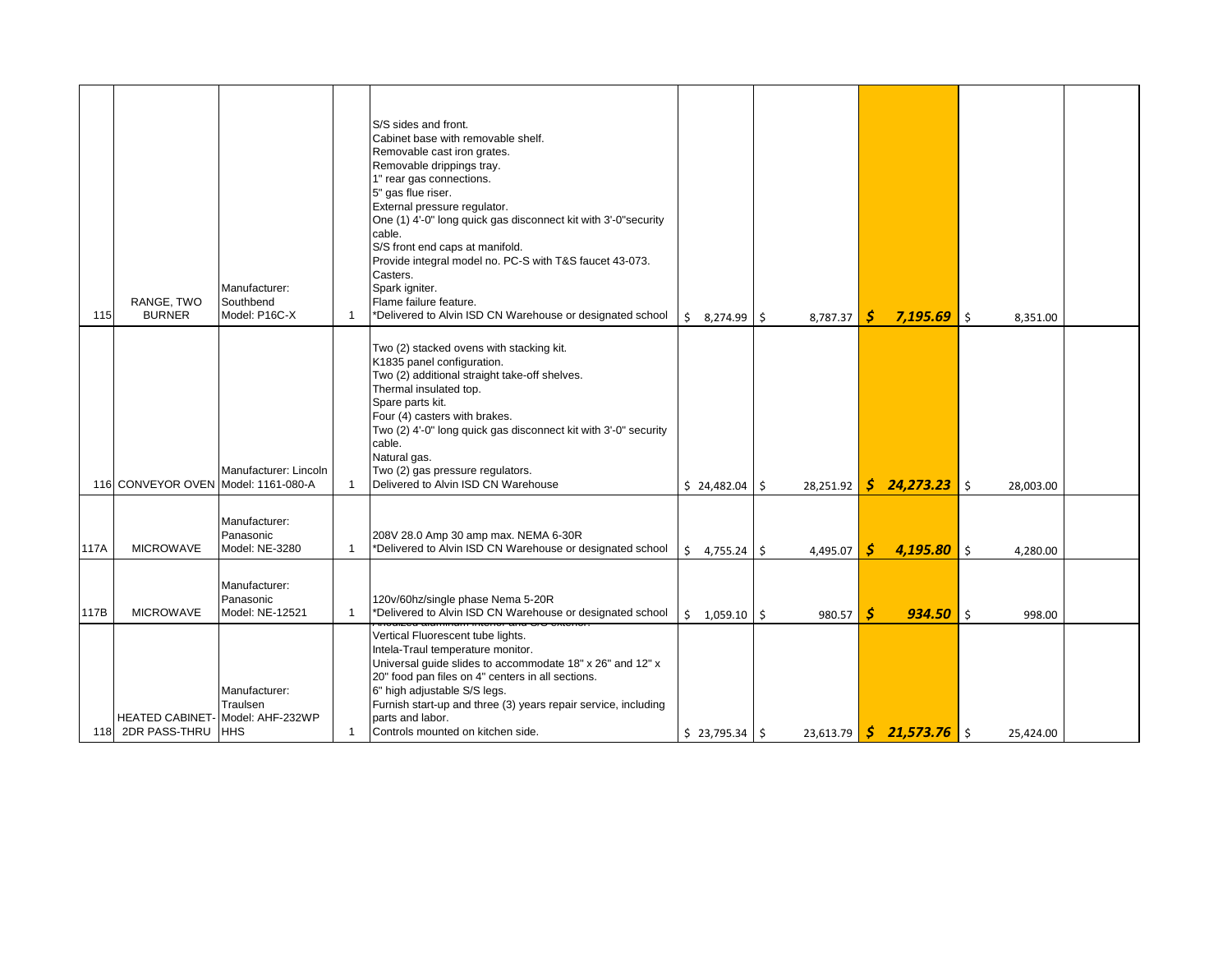|      |                                    |                                             |                | <u>ה להיטובאס כינס מותחומות המוחזמה ה</u>                                                      |             |     |           |    |               |           |           |  |
|------|------------------------------------|---------------------------------------------|----------------|------------------------------------------------------------------------------------------------|-------------|-----|-----------|----|---------------|-----------|-----------|--|
|      |                                    |                                             |                | <b>LED lights only</b>                                                                         |             |     |           |    |               |           |           |  |
|      |                                    |                                             |                | Intela-Traul temperature monitor.                                                              |             |     |           |    |               |           |           |  |
|      |                                    |                                             |                | Universal guide slides to accommodate 18" x 26" and 12" x                                      |             |     |           |    |               |           |           |  |
|      |                                    |                                             |                | 20" food pan files on 4" centers in all sections.                                              |             |     |           |    |               |           |           |  |
|      |                                    |                                             |                | 6" high adjustable S/S legs.<br>Furnish start-up and three (3) years repair service, including |             |     |           |    |               |           |           |  |
|      |                                    |                                             |                | parts and labor.                                                                               |             |     |           |    |               |           |           |  |
|      |                                    | Manufacturer:                               |                | Controls mounted on kitchen side.                                                              |             |     |           |    |               |           |           |  |
|      |                                    | Traulsen                                    |                | Five (5) Year compressor warranty.                                                             |             |     |           |    |               |           |           |  |
|      | <b>REFRIGERATOR</b>                | - Model: AHT-                               |                | Half height doors hinged as per PO .Doors on servery side                                      |             |     |           |    |               |           |           |  |
| 119  | 2DR PASS-THRU                      | 232WPUT HHS                                 |                | and kitchen side to be stainless steel.                                                        | \$27,422.96 | Ŝ.  | 27,207.71 | S  | 24,882.84     | Ś.        | 29,787.00 |  |
|      |                                    | Traulsen                                    |                | Double pan insulated doors                                                                     |             |     |           |    |               |           |           |  |
|      |                                    | Model: RMC34D6                              |                | High pressure insulated foam                                                                   |             |     |           |    |               |           |           |  |
|      |                                    | MILK COOLER - 8 Double Access Doors         |                | 1/2" S/S nipple drain.                                                                         |             |     |           |    |               |           |           |  |
|      | <b>CASE DOUBLE</b><br>ACCESS DOOR, | Size and Shape: 34<br>length 6 inch locking |                | Locking mechanism.<br>115/60/1 Cord and plug. NEMA 5-15P.                                      |             |     |           |    |               |           |           |  |
| 120a | <b>FORCED AIR</b>                  | casters 8 case                              | 6              | Corner bumpers.                                                                                |             |     |           | S. | $6,631.82$ \$ |           |           |  |
|      |                                    |                                             |                |                                                                                                | \$7,173.85  | -\$ | 7,107.42  |    |               |           | 7,639.00  |  |
|      |                                    |                                             |                |                                                                                                |             |     |           |    |               |           |           |  |
|      |                                    |                                             |                | 20 gauge S/S exterior.<br>Double pan insulated doors                                           |             |     |           |    |               |           |           |  |
|      |                                    |                                             |                | High pressure insulated foam                                                                   |             |     |           |    |               |           |           |  |
|      |                                    |                                             |                | 1/2" S/S nipple drain.                                                                         |             |     |           |    |               |           |           |  |
|      |                                    | Manufacturer:                               |                | Locking mechanism.                                                                             |             |     |           |    |               |           |           |  |
|      |                                    | Traulsen                                    |                | 115/60/1 Cord and plug. NEMA 5-15P.                                                            |             |     |           |    |               |           |           |  |
|      |                                    | Model: RMC49D6                              |                | Corner bumpers.                                                                                |             |     |           |    |               |           |           |  |
|      |                                    | Double Access Doors                         |                | 12 case capacity.                                                                              |             |     |           |    |               |           |           |  |
|      |                                    | MILK COOLER - 12 Size and Shape: 49         |                | Dual access.                                                                                   |             |     |           |    |               |           |           |  |
|      | CASE DOUBLE                        | length 6 inch locking                       |                | Forced air refrigeration system.                                                               |             |     |           |    |               |           |           |  |
|      | ACCESS DOOR.                       | casters 12 case                             |                | Top mounted refrigeration.                                                                     |             |     |           |    |               |           |           |  |
| 120B | <b>FORCED AIR</b>                  | capacity                                    | 4              | *Delivered to Alvin ISD CN Warehouse or designated school                                      | \$8.000.05  | Ŝ.  | 7,925.97  | S  | 7,392.64      | $\vert$ s | 8.519.00  |  |
|      |                                    |                                             |                | Double pan insulated doors                                                                     |             |     |           |    |               |           |           |  |
|      |                                    |                                             |                | High pressure insulated foam                                                                   |             |     |           |    |               |           |           |  |
|      |                                    | Manufacturer:<br>Traulsen                   |                | 1/2" S/S nipple drain.<br>Locking mechanism.                                                   |             |     |           |    |               |           |           |  |
|      |                                    | Model: RMC58D6                              |                | 115/60/1 Cord and plug. NEMA 5-15P.                                                            |             |     |           |    |               |           |           |  |
|      |                                    | Double Access Doors                         |                | Corner bumpers.                                                                                |             |     |           |    |               |           |           |  |
|      |                                    | MILK COOLER - 16 Size and Shape: 58         |                | 16 case capacity.                                                                              |             |     |           |    |               |           |           |  |
|      | <b>CASE DOUBLE</b>                 | length 6 inch locking                       |                | Dual access.                                                                                   |             |     |           |    |               |           |           |  |
|      | ACCESS DOOR.                       | casters 16 case                             |                | Forced air refrigeration system.                                                               |             |     |           |    |               |           |           |  |
| 120C | <b>FORCED AIR</b>                  | capacity                                    | $\overline{2}$ | Top mounted refrigeration.                                                                     | \$3,180.36  |     | 8,104.61  | S  | $7,416.85$ \$ |           | 8,711.00  |  |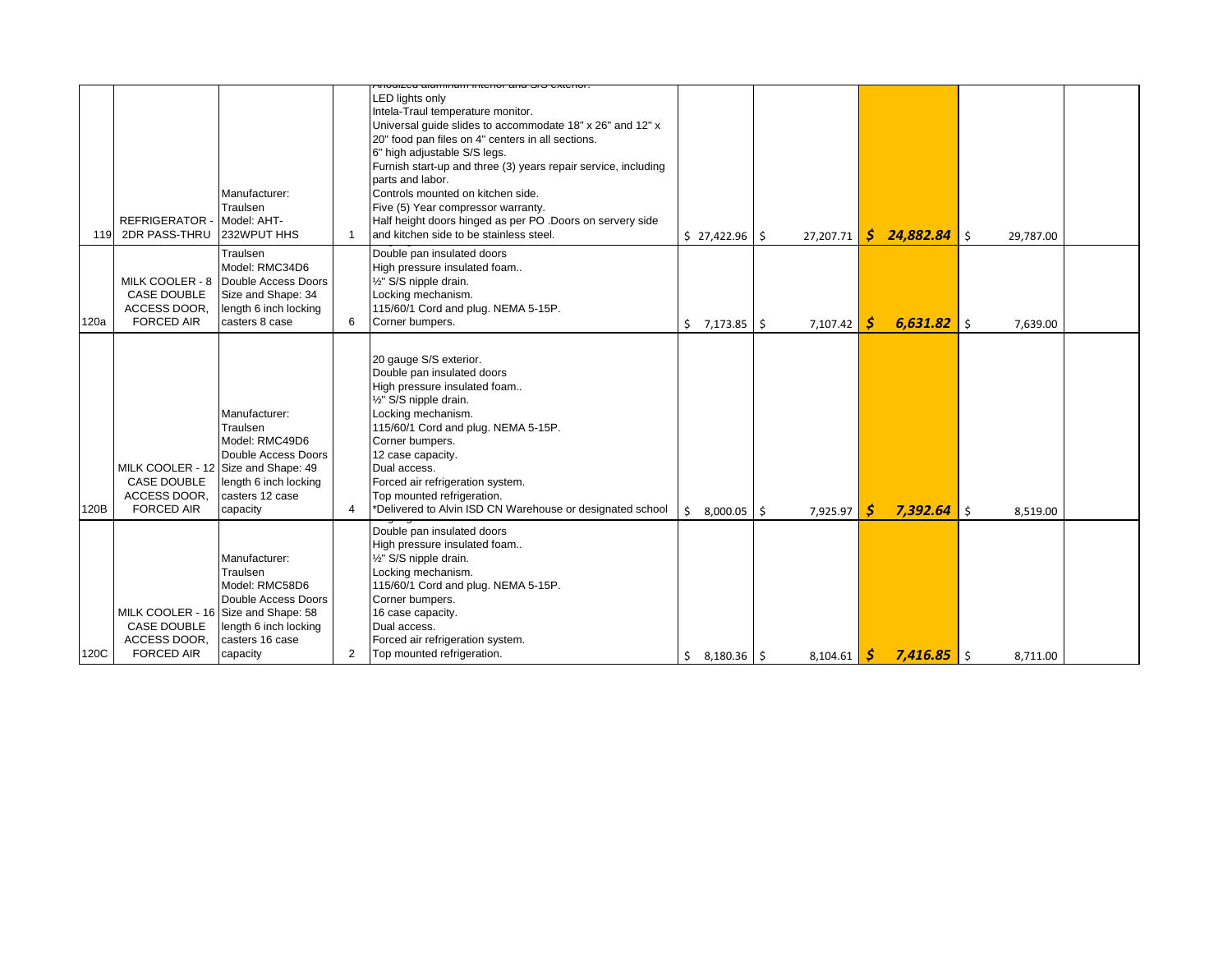| 121  | <b>DISH MACHINE</b><br>W/BUILT-IN<br><b>BOOSTER</b> | Manufacturer: Hobart<br>Model: CL44eN-BAS                                                                                 |              | 44" Conveyor dish machine with built-in water tempering kit<br>and built-in booster heater.<br>Prewired 30 KW Electric tank heat.<br>Booster Heater built-in 30KW<br>Built-in water tempering kit.<br>Verify direction of dish machine with PO.<br>One (1) Year Extended warranty - One (1) Year parts and<br>labor. <b>INSTALLATION REQUIRED</b><br>One (1) Year Extended warranty on booster heater - One (1)<br>Year parts and labor.<br>Chamber 6" higher than standard.<br>Single point electrical connection for Dish machine and<br>Electric Tank Heat. Booster Heater to have separate electrical<br>connection.<br>Two (2) 4" x 16" 18 gauge S/S fully welded ducts from vent<br>hoods to 4" A.F.C<br>One (1) table limit switch with stainless steel cover to conceal<br>back. Provided by Manufacturer.<br>Special Instructions: Price is for delivery and set in place in<br>Alvin ISD. A separate PO will be issued for removal of existing<br>unit and installation of new unit. | Install             | 78691.60- No 42100.01 - No<br>Install | 39394.65 - No<br><b>Install</b> | Ś            | 55,161.00 |  |
|------|-----------------------------------------------------|---------------------------------------------------------------------------------------------------------------------------|--------------|------------------------------------------------------------------------------------------------------------------------------------------------------------------------------------------------------------------------------------------------------------------------------------------------------------------------------------------------------------------------------------------------------------------------------------------------------------------------------------------------------------------------------------------------------------------------------------------------------------------------------------------------------------------------------------------------------------------------------------------------------------------------------------------------------------------------------------------------------------------------------------------------------------------------------------------------------------------------------------------------|---------------------|---------------------------------------|---------------------------------|--------------|-----------|--|
| 122a | CREAM<br>DISPENSER,<br><b>MOBILE ICE</b>            | Manufacturer: Master-<br>Bilt<br>Model: MSC-31AN<br>Size and Shape: 31 x<br>27 3/8 x 33 1/2                               | $\mathbf{1}$ | Curved tempered glass lockable sliding doors<br>115V/1.3A/ NEMA 5-15P 6.5 foot plug<br>Heavy duty casters.<br>*Delivered to Alvin ISD CN Warehouse or designated school                                                                                                                                                                                                                                                                                                                                                                                                                                                                                                                                                                                                                                                                                                                                                                                                                        | No Specs            | \$<br>1,717.55                        | 1,384.03<br>S                   | \$           | 1.542.00  |  |
| 122B | CREAM<br>DISPENSER,<br>MOBILE ICE                   | Manufacturer: Master-<br>Bilt<br>Model: MSC-41AN<br>Size and Shape: 41 x<br>27 3/8 x 33 1/2                               | $\mathbf{1}$ | Curved tempered glass lockable sliding doors<br>115V/1.3A/ NEMA 5-15P 6.5 foot plug<br>Heavy duty casters.<br>*Delivered to Alvin ISD CN Warehouse or designated school                                                                                                                                                                                                                                                                                                                                                                                                                                                                                                                                                                                                                                                                                                                                                                                                                        | No Specs            | Ś.<br>1.803.95                        | 1,463.67<br>S                   | Ŝ.           | 1.644.00  |  |
| 122c | CREAM<br>DISPENSER,<br><b>MOBILE ICE</b>            | Manufacturer: Master-<br>Bilt<br>Model: MSC-49AN<br>Size and Shape: 49 x<br>27 3/8 x 33 1/2                               | $\mathbf{1}$ | Curved tempered glass lockable sliding doors<br>115V/1.3A/ NEMA 5-15P 6.5 foot plug<br>Heavy duty casters.<br>*Delivered to Alvin ISD CN Warehouse or designated school                                                                                                                                                                                                                                                                                                                                                                                                                                                                                                                                                                                                                                                                                                                                                                                                                        | No Specs            | 2,016.92<br>Ś                         | 1.659.98<br>S                   | $\mathsf{I}$ | 1,856.00  |  |
| 123  | <b>REVERSE</b><br><b>SYSTEM</b>                     | Manufacturer: 3M<br>Model: SGLP200-CL-<br><b>BP</b><br>Size and Shape:<br>OSMOSIS WATER 31.56 tall x 13 wide x<br>17 deep | 6            | With bypass<br>200 gallons per day<br>Corrosion resistant wall mounting bracket<br>Compact for installations in tight spaces<br>Uses 3M compatable filter, HF65-CL, cartridges and reverse<br>osmosis membrane cartridge, CFS M.<br>*Delivered to Alvin ISD CN Warehouse or designated school                                                                                                                                                                                                                                                                                                                                                                                                                                                                                                                                                                                                                                                                                                  | \$<br>$1,638.24$ \$ | 1,730.79                              | S<br>$1,336.80$ \$              |              | 1,499.00  |  |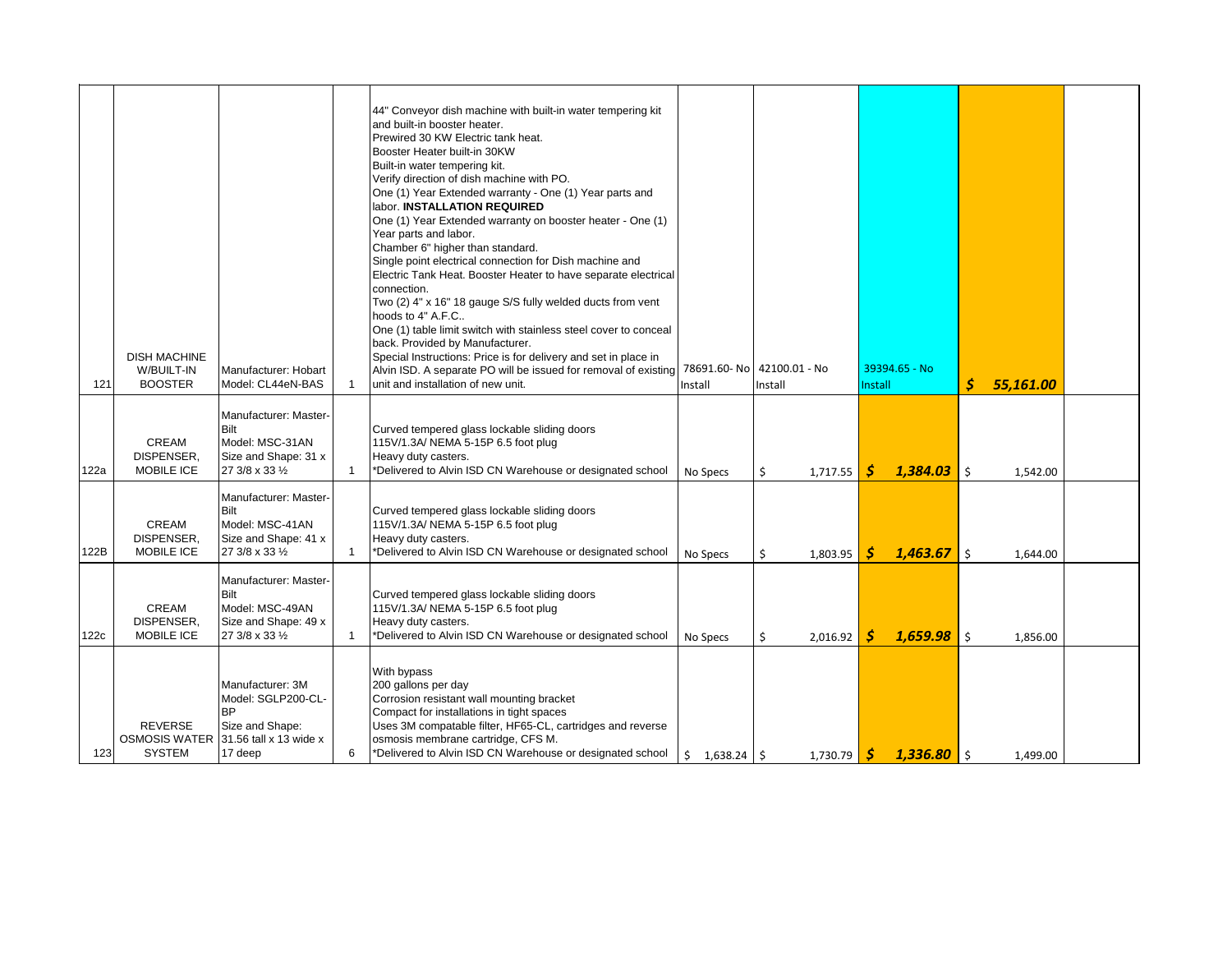|     |                                                                                              | Manufacturer: RPI<br>Industries<br>Model: SCAS36R-III                                         |              | Mount the light and main power switch on the backside of the<br>unit.<br><b>TURNKEY INSTALLATION OF ALL FIIVE UNITS Manvel HS</b><br>Manvel, Texas<br>Metal Kitchen Fabricators or others to perform the following<br>scope of work.<br>MKF to receive (5) RPI model SCAS36R display cases.<br>MKF to deliver and perform a turnkey installation of the (5)<br>RPI cases. |                              |                  |                   |    |            |  |
|-----|----------------------------------------------------------------------------------------------|-----------------------------------------------------------------------------------------------|--------------|---------------------------------------------------------------------------------------------------------------------------------------------------------------------------------------------------------------------------------------------------------------------------------------------------------------------------------------------------------------------------|------------------------------|------------------|-------------------|----|------------|--|
| 124 | <b>REFRIGERATED</b><br>MERCHANDISER Size and Shape:<br><b>TURNKEY</b><br><b>INSTALLATION</b> | MC MLED-3<br>Olympus 36" L x 91"<br>H                                                         | $\mathbf{1}$ | MKF to remove the existing (5) display cases and deliver to<br>the Alvin ISD warehouse.<br>MKF to modify the existing display case openings.<br>Work to be performed on a Saturday.                                                                                                                                                                                       | No Install                   | \$<br>123,333.45 | $$104,190.35$ \\$ |    | 116,100.00 |  |
| 125 | <b>BOOSTER</b><br><b>HEATER</b>                                                              | Manufacturer: Hatco<br>Model: C-36 480V,<br>43.4 Amp<br>Size and Shape: 18" x<br>24" x 12.03" | 3            | *Delivered to Alvin ISD CN Warehouse or designated school.<br>Optional stainless steel body and base<br>Optional brass pressure relief valve with bypass<br>Optional stainless steel adjustable 6"-7" legs                                                                                                                                                                | $5$ 3.622.92 \ $\frac{1}{5}$ | $3.410.15$ \$    | 3.284.69          | S  | 3.253.00   |  |
| 126 | <b>BOOSTER</b><br><b>HEATER</b>                                                              | Manufacturer: Hatco<br>Model: C-54 480V, 65<br>Amp<br>Size and Shape: 18" x<br>24" x 12.03"   |              | *Delivered to Alvin ISD CN Warehouse or designated school.<br>Optional stainless steel body and base<br>Optional brass pressure relief valve with bypass<br>Optional stainless steel adjustable 6"-7" legs                                                                                                                                                                | \$<br>$4,158.19$ \$          | $3,914.15$ \$    | 3,770.09          | -Ś | 3,736.00   |  |
|     |                                                                                              |                                                                                               |              |                                                                                                                                                                                                                                                                                                                                                                           | 1/43                         | 6/43             | 27/43             |    | 6/43       |  |

NB

**\$0.00** Items bold, italicied and highlighted are proposed for award meeting the terms and conditions outlined in the proposal.

Line items 107A, 107B, 107D were a No Bid by all vendors, these line items, should we require to purchase them will be considered a micro purchsase under ARM regulations.

\$ 2,820.86 Item # 108- low bid from Sam Tell requested a 50% deposit on all purchases. Under ARM regulations this is not allowed propose award to Pasco